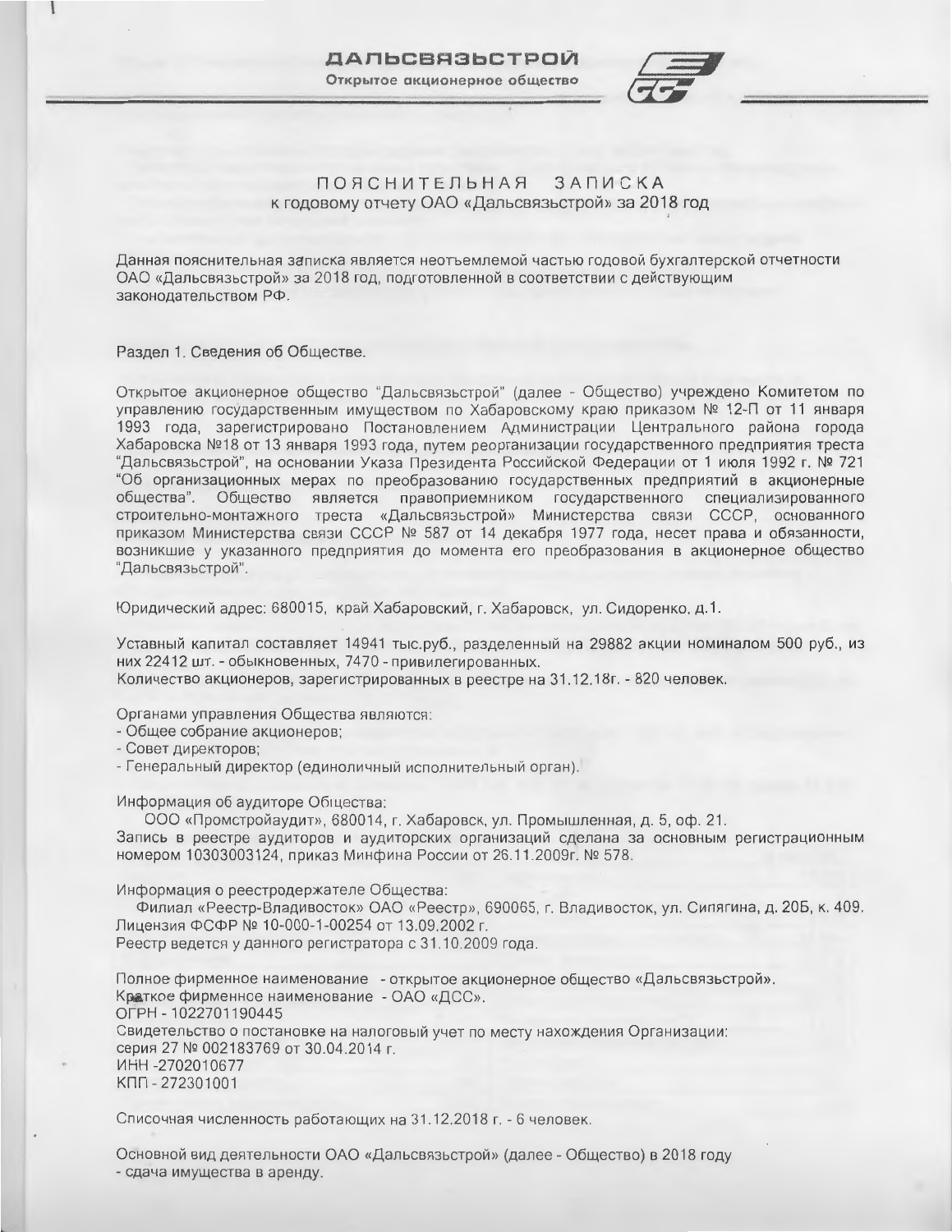Раздел 2. Учетная политика организации для целей бухгалтерского и налогового учета.

Бухгалтерская отчетность организации сформирована, исходя из действующих в Российской Федерации правил бухгалтерского учета и отчетности.

Сведения о существенных способах ведения бухгалтерского учета за отчетный год:

- Начисление амортизации по основным средствам и нематериальным активам в бухгалтерском и налоговом учете производится линейным способом;

- Оценка списанных материально-производственных запасов и товаров в бухгалтерском и налоговом учете производится по средней стоимости;

- Управленческие расходы списываются в дебет счета 90 без распределения между видами деятельности;

- Для целей исчисления НДС налоговая база определяется по методу отгрузки;

- Для исчисления налога на прибыль доходы и расходы признаются по методу начисления.

Раздел 3. Информация о фактах отступления от правил бухгалтерского учета.

Отступлений от правил бухгалтерского учета при формировании бухгалтерской отчетности за отчетный год допущено не было.

Раздел 4. Финансово-хозяйственная деятельность общества.

Оказано услуг в 2018 году на 21 183 тыс. руб.

Основные показатели деятельности организации.

1. Сведения о наличии на начало и конец отчетного периода и движении в течение отчетного периода отдельных видов имущества и обязательств.

а) В течение отчетного 2018 года произошло выбытие основных средств на сумму 18 066 тыс. руб. по первоначальной стоимости. Остаточная стоимость на 31.12.2018г. составила 14 036 тыс. руб.

б) Запасы сырья, материалов, НЗП и других аналогичных ценностей по предприятию увеличились на 6,41% по отношению к уровню прошлого года.

в) Дебиторская задолженность покупателей и заказчиков снизилась: 742 тыс. руб. по состоянию на 31.12.18г. против 29 518 тыс. руб. по состоянию на 31.12.17г.

г) Кредиторская задолженность снизилась: 5 349 тыс. руб. по состоянию на 31.12.18г. против 51 910 тыс. руб. по состоянию на 31.12.17г.

2. Информация о доходах и расходах организации.

|                             |                              |                              | (в тыс. руб.) |
|-----------------------------|------------------------------|------------------------------|---------------|
| Выручка                     | 21 183                       | Себестоимость                | 12518         |
| в т.ч. СМР                  | $\Omega$                     | в т.ч. СМР                   |               |
| Услуги                      | 21 183                       | Услуги                       | 12518         |
| Управленческие расходы      | 8 2 8 3                      | Прочие расходы, в том числе: | 15 8 98       |
| % к получению               | $\qquad \qquad \blacksquare$ | Убытки прошлых лет           | 2 2 1 8       |
| % к уплате                  | $\overline{\phantom{m}}$     | Налог на имущество           | 156           |
| Прочие доходы, в том числе: | 42 7 12                      | Дебиторская задолженность    | 10 139        |
| Реализация ОС               | 33 4 4 3                     | Расходы по реализации ОС     | 1 2 3 9       |
| Прибыль прошлых лет         | 3 3 3 7                      | Непроизводственные расходы   | 1633          |
| Прочая реализация ТМЦ       | 169                          | Услуги банка                 | 37            |
| Резерв сомнит. долгов       | 346                          | Прочие расходы               | 112           |
| Кредиторская задолженность  | 5 1 8 5                      | Резерв сомнит. долгов        | 46            |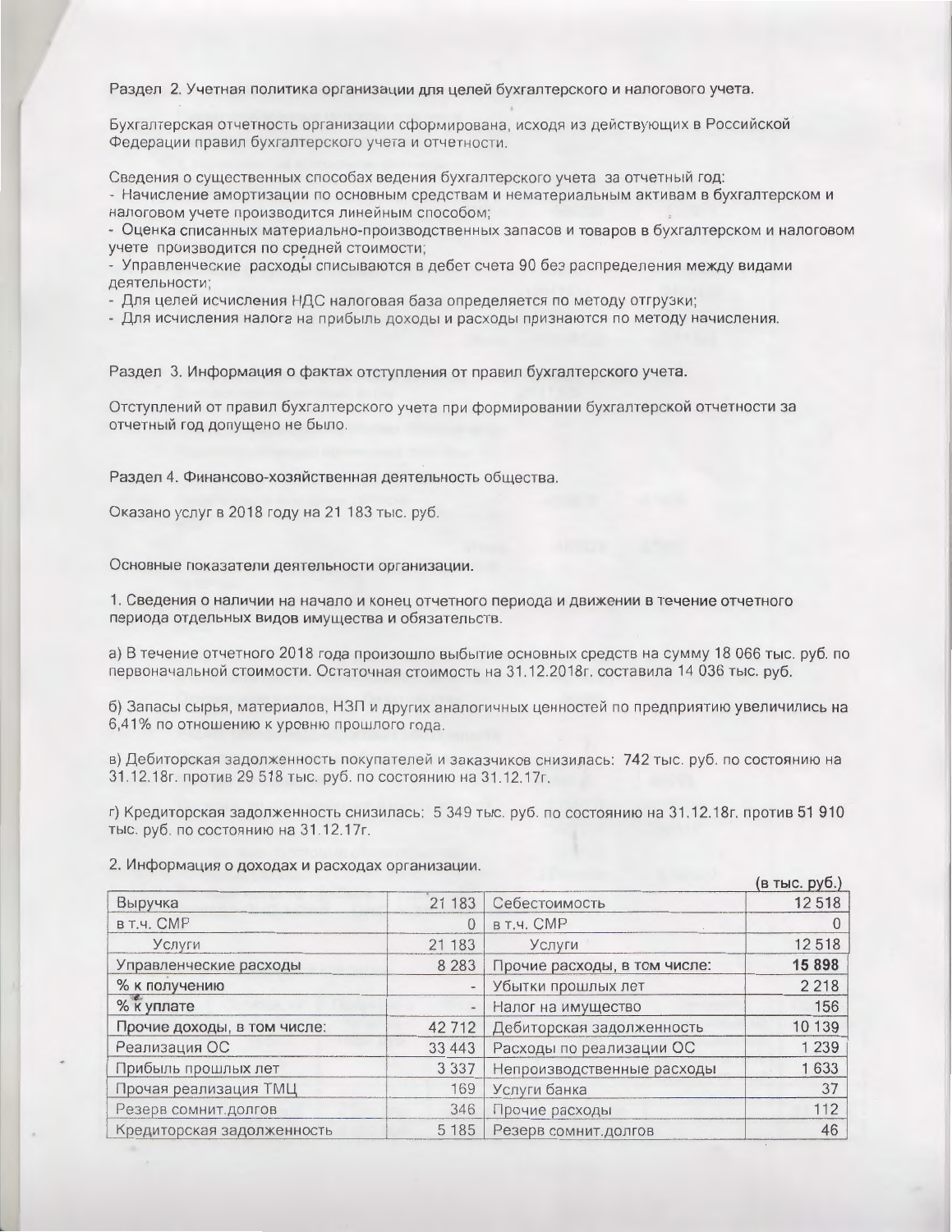|              | 3. Соответствие данных бухгалтерского и налогового учета.                                    |                       |            |
|--------------|----------------------------------------------------------------------------------------------|-----------------------|------------|
|              | Расчет отложенных налоговых активов                                                          |                       |            |
|              | Вычитаемые временные разницы                                                                 |                       |            |
|              | 1. Начисленные временные разницы                                                             |                       |            |
| B T. 4.      | Амортизация ОС                                                                               | -593055               | $-118611$  |
|              | Итого                                                                                        | -593055               | $-118611$  |
|              | 2. Погашены ранее начисленные<br>временные разницы                                           |                       |            |
| <b>BT.4.</b> | Расходы будущих периодов                                                                     | 43288                 | 8658       |
|              | Убыток текущего периода                                                                      | $-12017434$           | $-2403487$ |
|              | Резерв сомнительных долгов                                                                   | $-5089424$            | $-1017885$ |
|              | <b>Итого</b>                                                                                 | -17656625             | $-3531325$ |
|              | Итого вычитаемые временные разницы<br>Отложенный налоговый актив                             | -17656625<br>-3531325 |            |
|              | Расчет отложенных налоговых обязательств                                                     |                       |            |
|              | Налогооблагаемые временные разницы                                                           |                       |            |
|              | 1. Начисленные временные разницы                                                             |                       |            |
| <b>BT.4.</b> | Амортизация основных средств                                                                 | -489929               | $-97986$   |
|              | <b>H3N</b>                                                                                   |                       |            |
|              | Итого<br>2. Погашены ранее начисленные временные<br>разницы                                  | -489929               | $-97986$   |
| В Т.Ч.       | Спецодежда                                                                                   |                       |            |
|              | <b>H3N</b>                                                                                   |                       |            |
|              | Итого                                                                                        |                       |            |
|              | Итого налогооблагаемые времен. разницы                                                       | -489929               |            |
|              | Отложенные налоговые обязательства                                                           | $-97986$              |            |
|              | Расчет постоянных налоговых обязательств                                                     |                       |            |
|              | Постоянные налоговые обязательства                                                           |                       |            |
| B T.4.       | Доходы прошлых лет                                                                           | $-346466$             | $-69293$   |
|              | Расходы, не принимаемые в целях н/облож.                                                     | 2334037               | 466807     |
|              | Итого                                                                                        | 1987571               | 397514     |
|              | Постоянные налоговые обязательства                                                           | 397514                |            |
|              | Условный расход<br>Текущий налог на прибыль = Условный<br>расход + ПНО + ОНА - ОНО = 2403487 | 27196559              | 5439312    |

# 4. Информация по займам и кредитам.

×

| Кредит<br>(займ) | Остаток на<br>начало года,<br>руб. | Получено в<br>течение<br>года, руб. | Погашено в<br>течение<br>года, руб. | Остаток на<br>конец года,<br>руб. | Проценты,<br>отнесенные на<br>операционные<br>расходы в тече-<br>ние отч-го года | Срок по-<br>гашения |
|------------------|------------------------------------|-------------------------------------|-------------------------------------|-----------------------------------|----------------------------------------------------------------------------------|---------------------|
| Кредит           |                                    |                                     |                                     |                                   |                                                                                  |                     |
| Займы            | 14 116 000                         | 4 000 000                           | 10 104 000                          | 8 0 1 2 0 0 0                     |                                                                                  | 31.12.19            |
| Итого:           | 14 116 000                         | 4 000 000                           | 10 104 000                          | 8012000                           |                                                                                  |                     |

 $\ ^{\ast}$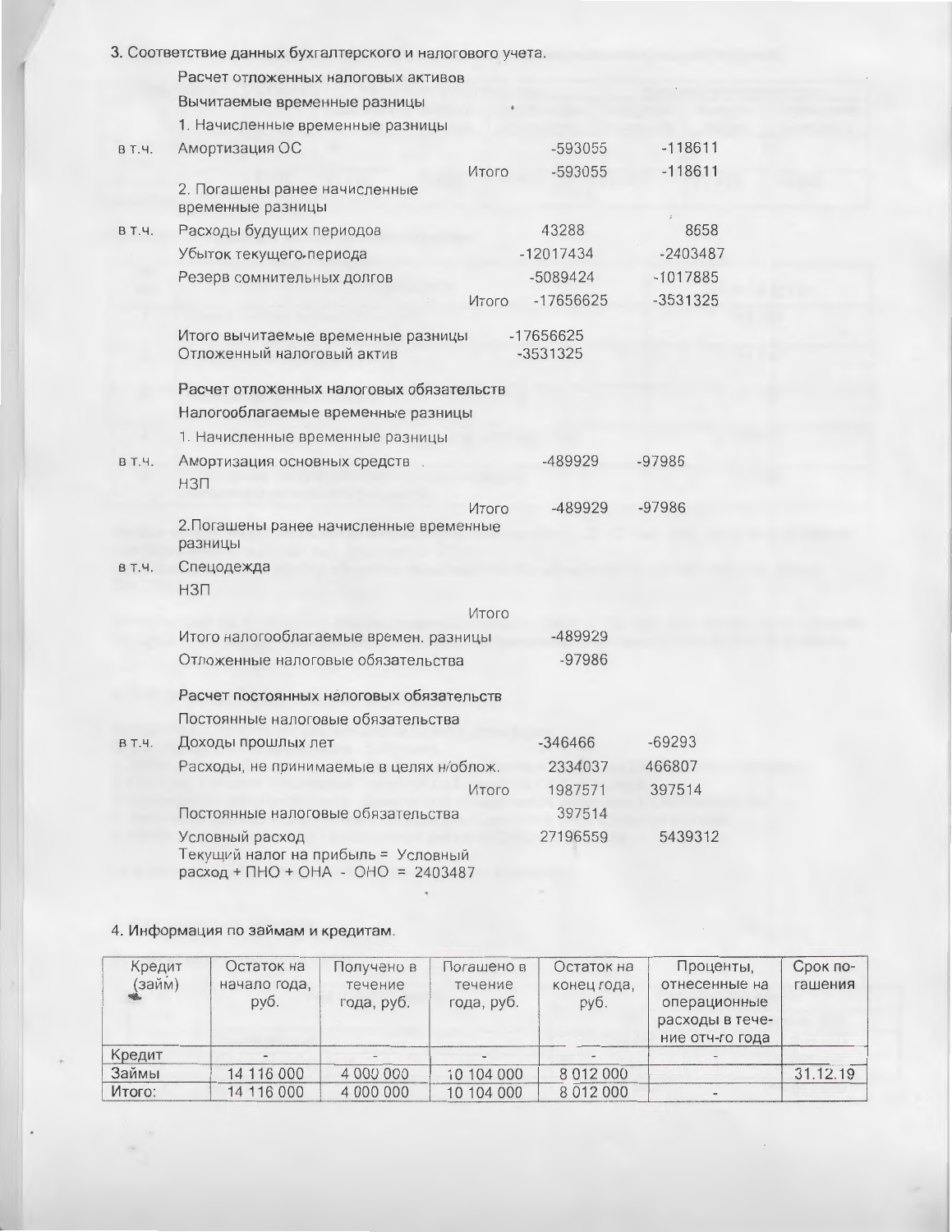#### 5. Формирование значений показателей, отражаемых в формах отчетности в нетто-оценке.

| Показатель               | Строка | На начало отчетного года |                               | На конец отчетного года |                        |                  |                                |
|--------------------------|--------|--------------------------|-------------------------------|-------------------------|------------------------|------------------|--------------------------------|
|                          |        | Первонач.<br>СТОИМОСТЬ   | AMODT <sub>M</sub> -<br>зация | Остаточная<br>СТОИМОСТЬ | Первонач.<br>СТОИМОСТЬ | AMODTH-<br>зация | Остаточная<br><b>СТОИМОСТЬ</b> |
| Нематериальные<br>активы | 5100   | 32                       | 32                            |                         |                        |                  |                                |
| Основные<br>средства     | 5200   | 92 4 9 6                 | 76 692                        | 15804                   | 76 349                 | 62 313           | 14 0 36                        |

#### 6. Сведения о размере чистых активов общества.

| N <sub>2</sub><br>$\Gamma/\Gamma$ | Показатели                                                                    | на 31.12.2018г. |
|-----------------------------------|-------------------------------------------------------------------------------|-----------------|
|                                   | Сумма чистых активов (тыс.руб.)                                               | 52 109          |
| $\mathcal{P}$                     | Уставный капитал (тыс.руб.)                                                   | 14 941          |
| 3                                 | Резервный фонд (тыс.руб.)                                                     | 3735            |
| $\overline{4}$                    | Отношение чистых активов к уставному капиталу (%)                             | 348,77          |
| 5                                 | Отношение чистых активов к сумме уставного<br>капитала и резервного фонда (%) | 279,02          |

Чистые активы общества на конец финансового года составили 52 109 тыс. руб., за отчетный период они увеличились на 21 080 тыс. руб. или на 67,94%.

Чистые активы акционерного общества превышают уставный капитал на 37 168 тыс. руб. или на 348,77%.

По состоянию на 31.12.2018г. создан резервный фонд в сумме 3 735 тыс. руб. на покрытие убытков прошлых лет и выплаты дивидендов по привилегированным акциям при отсутствии чистой прибыли.

### 7. Информация об аффилированных лицах.

Количественный и персональный состав Совета директоров.

Всего членов Совета директоров - 5 человек.

1. Зубцова Елена Владимировна - директор по экономике и финансам ОАО «Дальсвязьстрой».

2. Голятина Наталия Николаевна - генеральный директор ООО «Сириус».

3. Кузьменко Елена Николаевна - заместитель генерального директора ООО «Сириус-М».

4. Никитин Владимир Валентинович - генеральный директор ОАО «Дальсвязьстрой».

5. Роман Игорь Михайлович - генеральный директор ООО «Сириус-М».

За отчетный период проведено 6 заседаний Совета директоров.

### 8. Корпоративные действия.

Уставный капитал на 31.12.2018г.

| Nº | Вид ценной бумаги<br>$\Box/\Box$ | Размещение акций |             |  |  |
|----|----------------------------------|------------------|-------------|--|--|
|    |                                  | ШT               | сумма, руб. |  |  |
|    | Обыкновенные                     | 22412            | 11 206 000  |  |  |
|    | Привилегированные                | 7470             | 3735000     |  |  |
|    | <b>BCFLO</b>                     | 29882            | 14 941 000  |  |  |